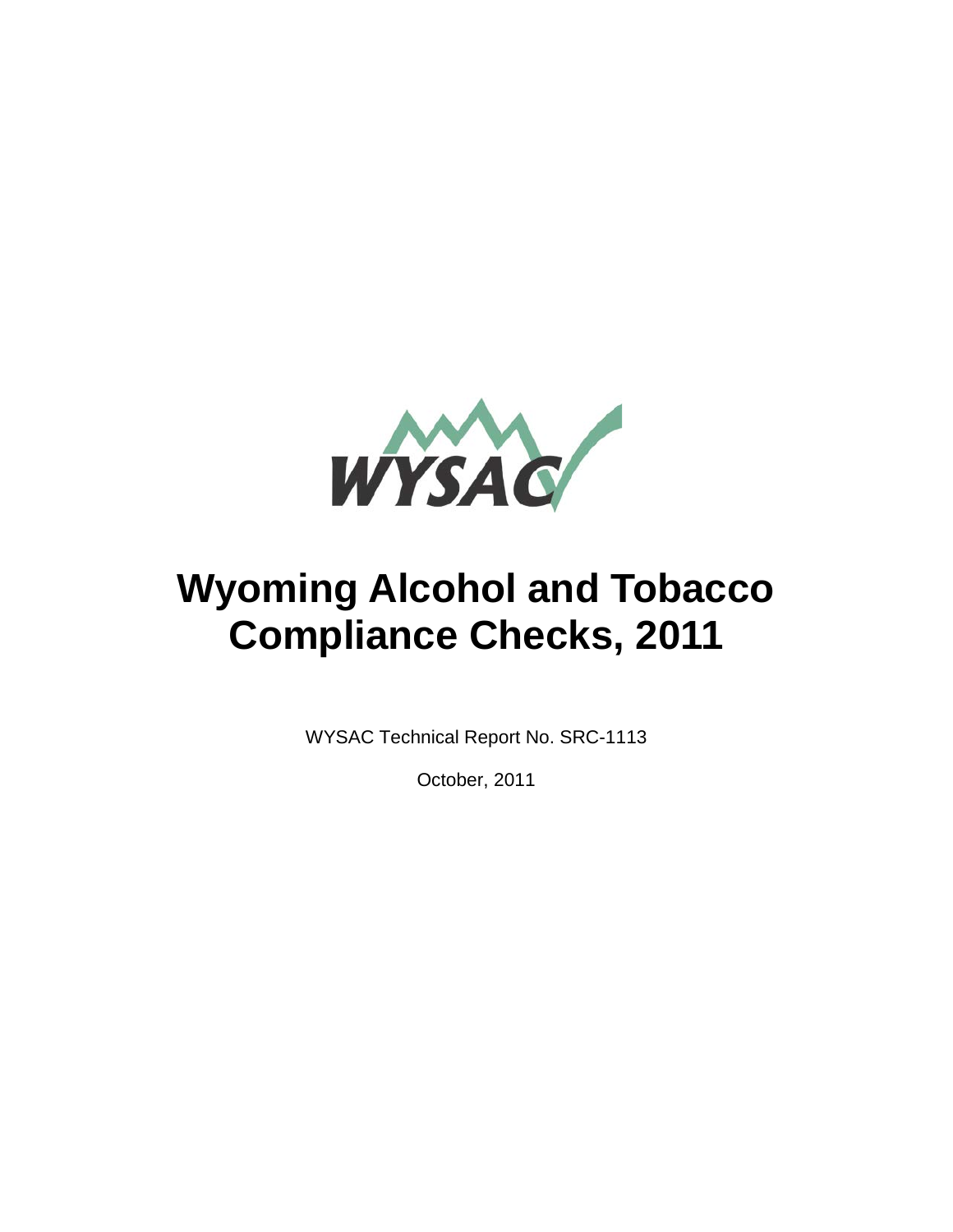## **Wyoming Alcohol and Tobacco Compliance Checks, 2011**

By

W. Trent Holder, Assistant Research Scientist

With the assistance of

Tasha Anderson, Research Aide Bistra Anatchkova, Ph.D., Manager, Survey Research Center

#### **Wyoming Survey & Analysis Center**

University of Wyoming 1000 E. University Ave, Dept. 3925 Laramie, WY 82071 (307) 766-2189 • wysac@uwyo.edu http://wysac.uwyo.edu

Citation for this document: WYSAC (2011) *Wyoming Alcohol and Tobacco Compliance Checks, 2011,* by Holder, W. T. (WYSAC Technical Report No. SRC-1113). Laramie, WY: Wyoming Survey & Analysis Center, University of Wyoming.

Short reference: WYSAC (2011), *Alcohol and Tobacco Compliance*.

© Wyoming Survey & Analysis Center, 2011.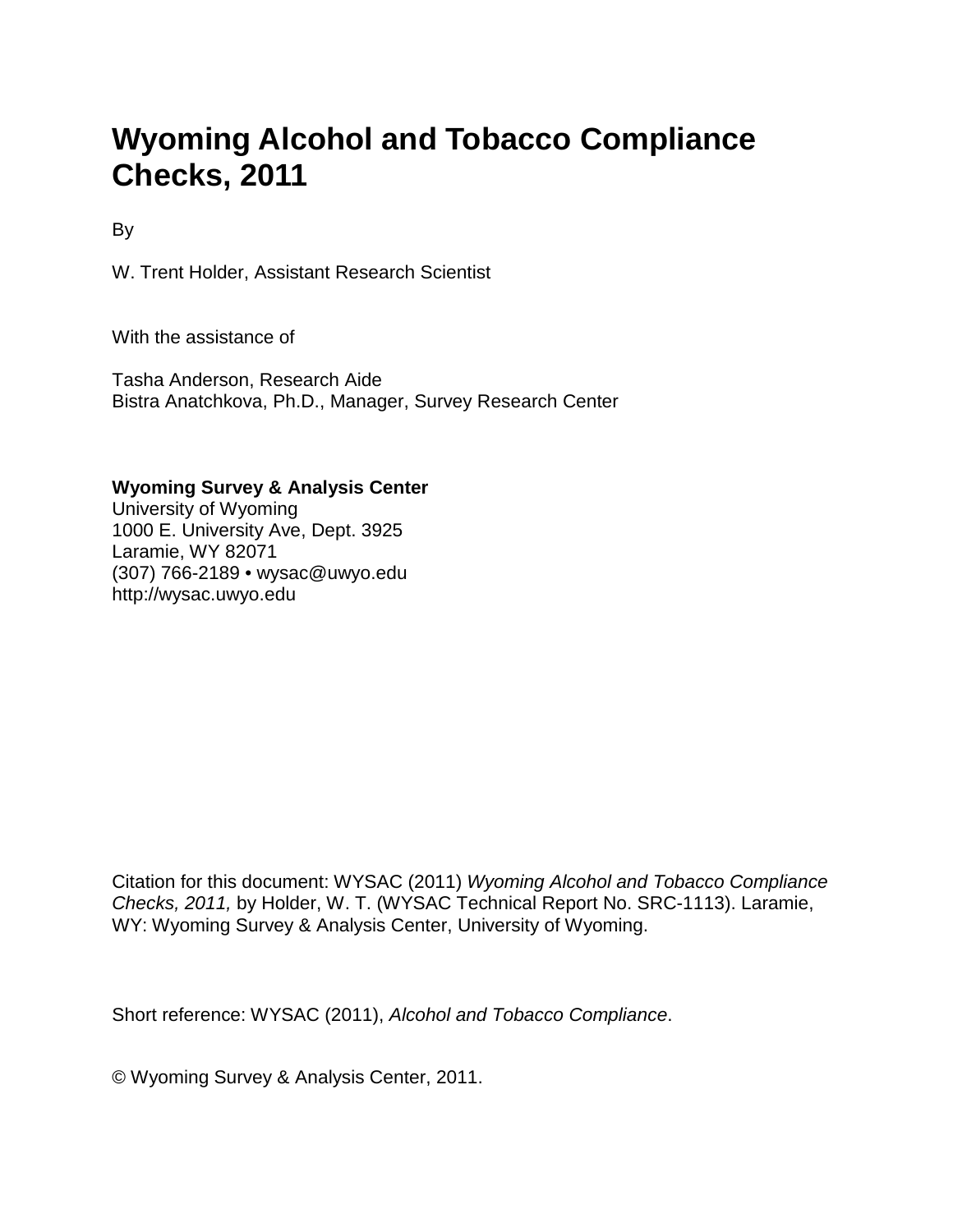## **Table of Contents**

## **List of Tables**

| Table 3.1. Alcohol Compliance Rate and Number of Violations by County (2011)         |  |
|--------------------------------------------------------------------------------------|--|
| Table 3.2. Alcohol Compliance Rate and Number of Violations by Municipality (2011)10 |  |
| Table 3.3. Summary of Alcohol Compliance Rates by Municipality (2011) 11             |  |
| Table 3.4. Tobacco Compliance Rate and Number of Violations by County (2011)14       |  |
| Table 3.5. Tobacco Compliance Rate and Number of Violations by Municipality (2011)15 |  |
|                                                                                      |  |

## **List of Figures**

| Figure 3.3. Number of Regions Submitting Tobacco Compliance Checks (2007–2011)12 |  |
|----------------------------------------------------------------------------------|--|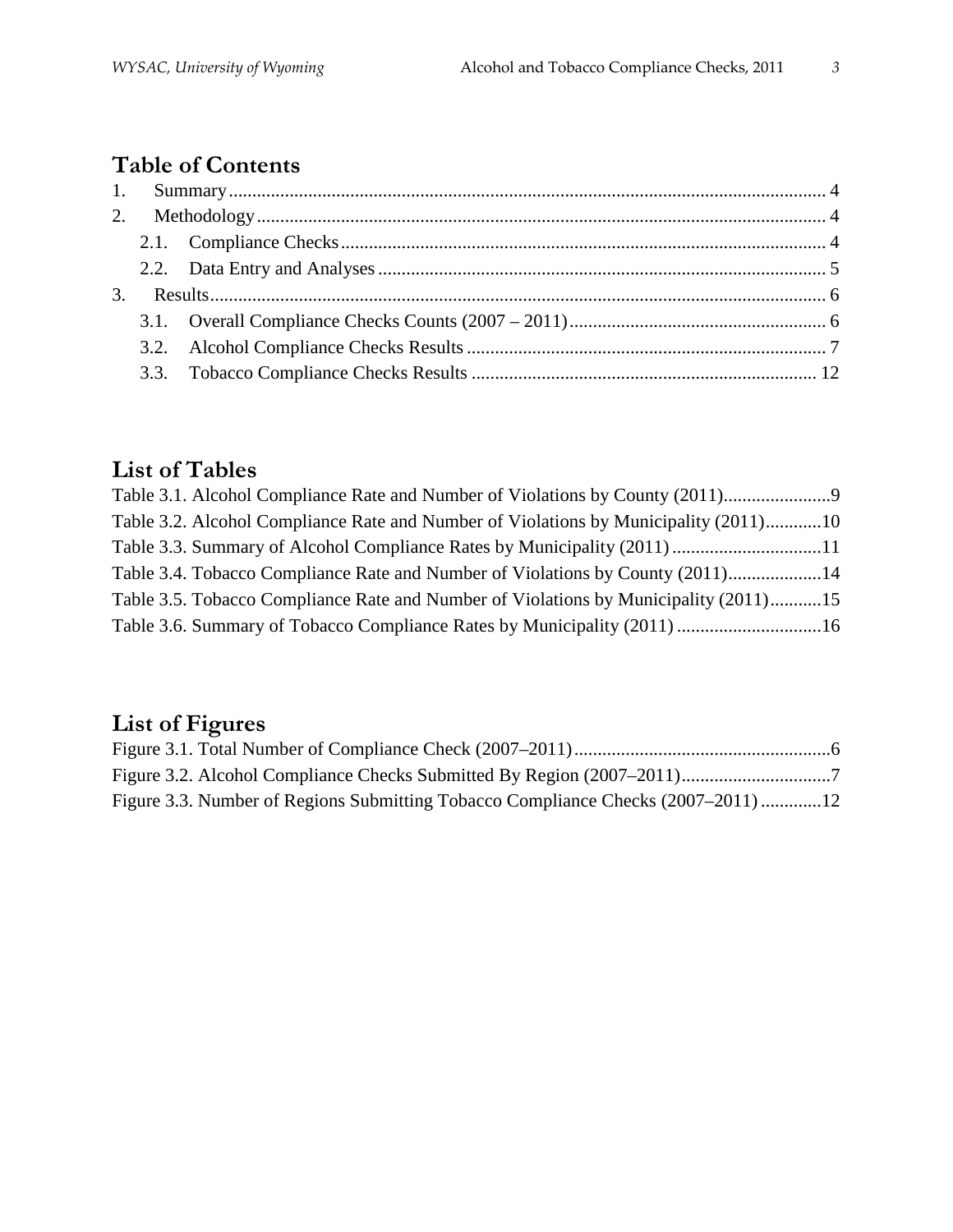## **Wyoming Alcohol and Tobacco Compliance Checks, 2011**

#### <span id="page-3-0"></span>**1. Summary**

In August, 2011 the Wyoming Association of Sheriffs and Chiefs of Police (WASCOP) engaged the Wyoming Survey & Analysis Center (WYSAC) to complete data entry, analysis, and reporting for the annual tobacco and alcohol sales compliance inspection checks performed by Wyoming police officers. This marks the fourth consecutive year that WYSAC has handled this project.

Data entry began in mid-August and concluded in October, 2011. After all inspection forms were entered into a database, the data were cleaned and then analyzed. The results are summarized in tables found in Section 3 of this report. A total of 1261 alcohol and 771 tobacco inspection compliance forms were received by WYSAC and entered in the database. Of those, 1198 alcohol and 745 tobacco forms were determined to be valid and subsequently included in the analyses.

The analyses show that, for all businesses where valid checks were completed, the overall compliance rate for alcohol sales (85.7% ) remained steady, increasing less than a percentage point from 2010, while tobacco sales compliance rate decreased about three percentage points to 86.8%.

### <span id="page-3-1"></span>**2. Methodology**

#### <span id="page-3-2"></span>2.1. Compliance Checks

Police officers in conjunction with an underage youth buyer attempted alcohol and tobacco purchases statewide. Most often these were conducted at brick and mortar stores, but occasionally vendors at special events were also checked, such as the Cheyenne Frontier Days where multiple checks were completed. Aside from the type of item purchased, the protocol for completing these checks is the same for both alcohol and tobacco sales. It involves criminal compliance checks, which are "used to educate, encourage compliance and penalize non-compliance. These operations consist of prosecuting individuals for age-of-sale law violations through the court system."[1](#page-3-3)

Prior to any compliance check purchase attempt, the youth buyer is:

- Photographed,
- Searched for additional cash or alternative identification,
- Taught the state or local statute explaining the law regarding underage purchasing, and
- Instructed to stay in line of sight of accompanying officers

The item to be purchased (i.e., bottle of Bud Light, pack of Marlboro Blues) is established beforehand. During buy attempts, it is preferable for two officers to accompany the youth buyer,

<span id="page-3-3"></span><sup>&</sup>lt;sup>1</sup> Nelson-Bragg, T. (2011). *State of Wyoming Compliance Check Manual*. Published by the Wyoming Department of Health, Behavioral Health Division and Wyoming Association of Sheriffs and Chiefs of Police.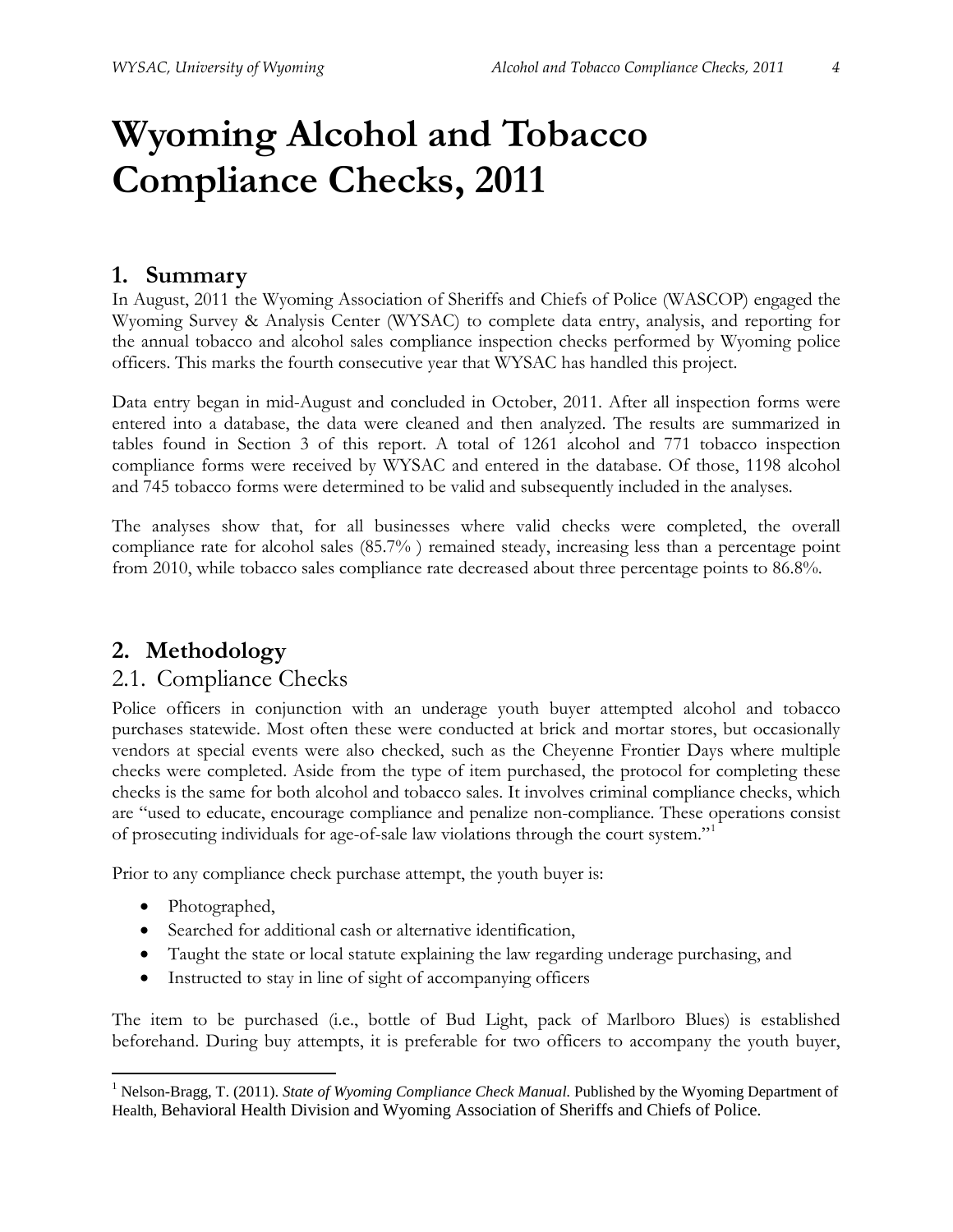though this is not always a viable option due to small precincts and other engagements of officers. Buyers carry their own personal identification, often a Wyoming driver's license, and are instructed to present it to any requesting clerks. If a purchase attempt is successful, the clerk is issued a citation, or, less often, they are issued a warning.

The alcohol compliance checks included in this year's analysis were completed between July, 2010 and July, 2011 and the tobacco checks between January, 2011 and June, 2011.

### <span id="page-4-0"></span>2.2. Data Entry and Analyses

Completed inspection forms were hand-delivered to WYSAC from a designee of WASCOP. Forms were manually entered by trained WYSAC staff into two custom-built Microsoft Access Databases; one each for alcohol and tobacco checks. All officers who did not properly finish their inspection forms were contacted by telephone for clarification in an attempt to fill missing data, a process which extended from September to October 2011.

Once data input was completed, the database was imported into PASW Statistics 18.0 for processing, where cross-tabulations and frequency tables were generated. Finally, the databases were converted into a Microsoft Excel file for electronic delivery to WASCOP.

Inspection forms indicating only a warning was issued were considered a violation of compliance for data analysis purposes, though no citations were issued. Entries which indicated an unsuccessful attempt (i.e., business closed, no longer selling alcohol/tobacco) were considered a null attempt and not included in the total compliance check count and the data analysis. Compliance rates are calculated by dividing the number of non-infractions reported by the number of compliance checks performed. This rate is considered valid since all compliance forms included in the calculations had a *resolution*, thus leaving no missing data associated with them.

A minor logical assumption was made concerning incomplete and inconsistent forms. For any compliance checks that resulted in no violation, the data regarding if identification was requested, checked, and checked against a calendar were assumed to be true. For a substantial number of cases these three variables were incomplete, however given the inspection result these data were filled in as true.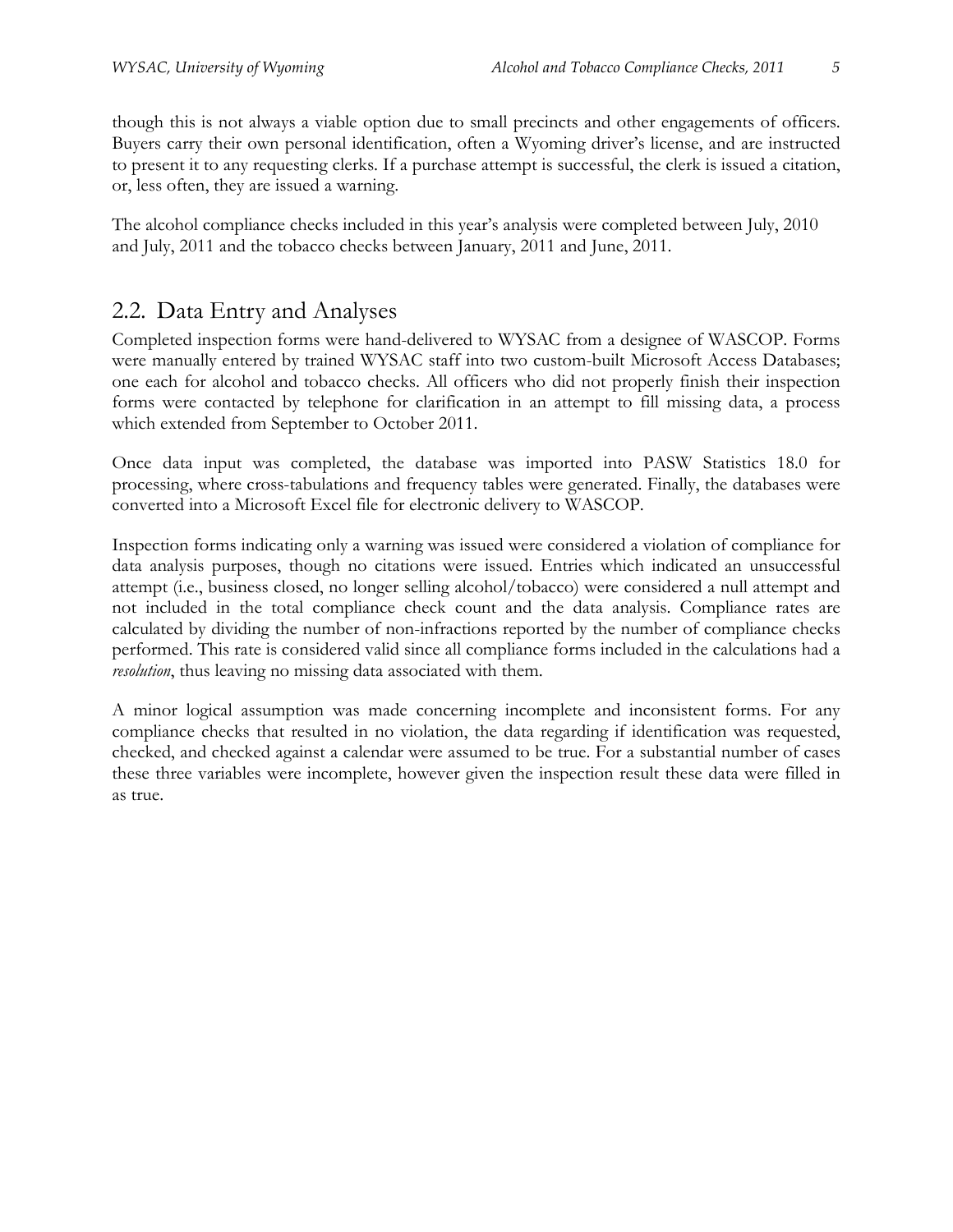## <span id="page-5-0"></span>**3. Results**

## <span id="page-5-1"></span>3.1. Overall Compliance Checks Counts (2007 – 2011)

The total number of compliance check forms submitted each year from 2007 to 2011 are shown below in Figure 3.1. These totals include forms that were not used in the calculation of compliance rates, such as for businesses that were closed. Each year the number of completed forms for compliance with alcohol sales submitted to WYSAC for data entry and analysis has been substantially higher than those for tobacco sales, a trend that continued this year. In 2011, the highest ever total number (2032) of compliance check forms were submitted.



<span id="page-5-2"></span>**Figure 3.1. Total Number of Compliance Check (2007–2011)**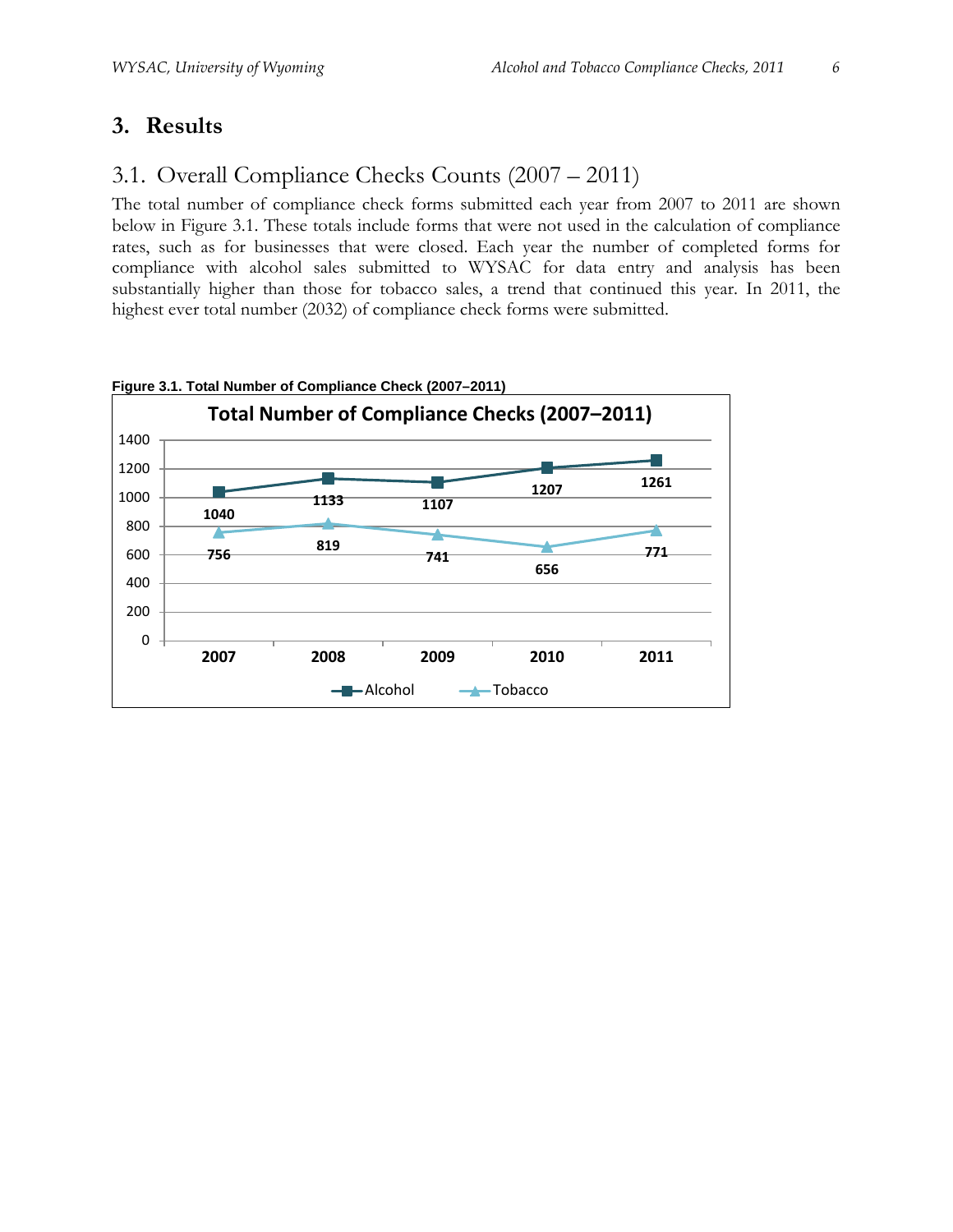## <span id="page-6-0"></span>3.2. Alcohol Compliance Checks Results

In 2011 a total 1261 alcohol compliance check forms were submitted to WYSAC. After removing null attempts, 1198 forms were determined to be valid checks and included in the calculations of compliance rates.

Inspection forms indicating only a warning was issued were considered a violation of compliance for data analysis purposes, though no citations were issued. Data which represented an unsuccessful attempt because the business was closed were considered a null attempt and not included in the total compliance check count or calculations. Compliance rates were calculated by dividing the number of non-infractions reported by the number of compliance checks performed. Each qualifying establishment received one of three values: no violation, citation, or warning.

As shown in Figure 3.2, in 2011 valid alcohol forms were returned for 18 of 23 Wyoming counties, the same as in 2010, and for 44 Wyoming cities, unincorporated communities (such as Orin), and [census-designated places](http://en.wikipedia.org/wiki/Census-designated_place) (such as Daniel), which is 5 less than in 2010. The number of checks returned varied greatly from one municipality to another; Cheyenne received the highest number of checks (179) and many small municipalities received as little as one check..

<span id="page-6-1"></span>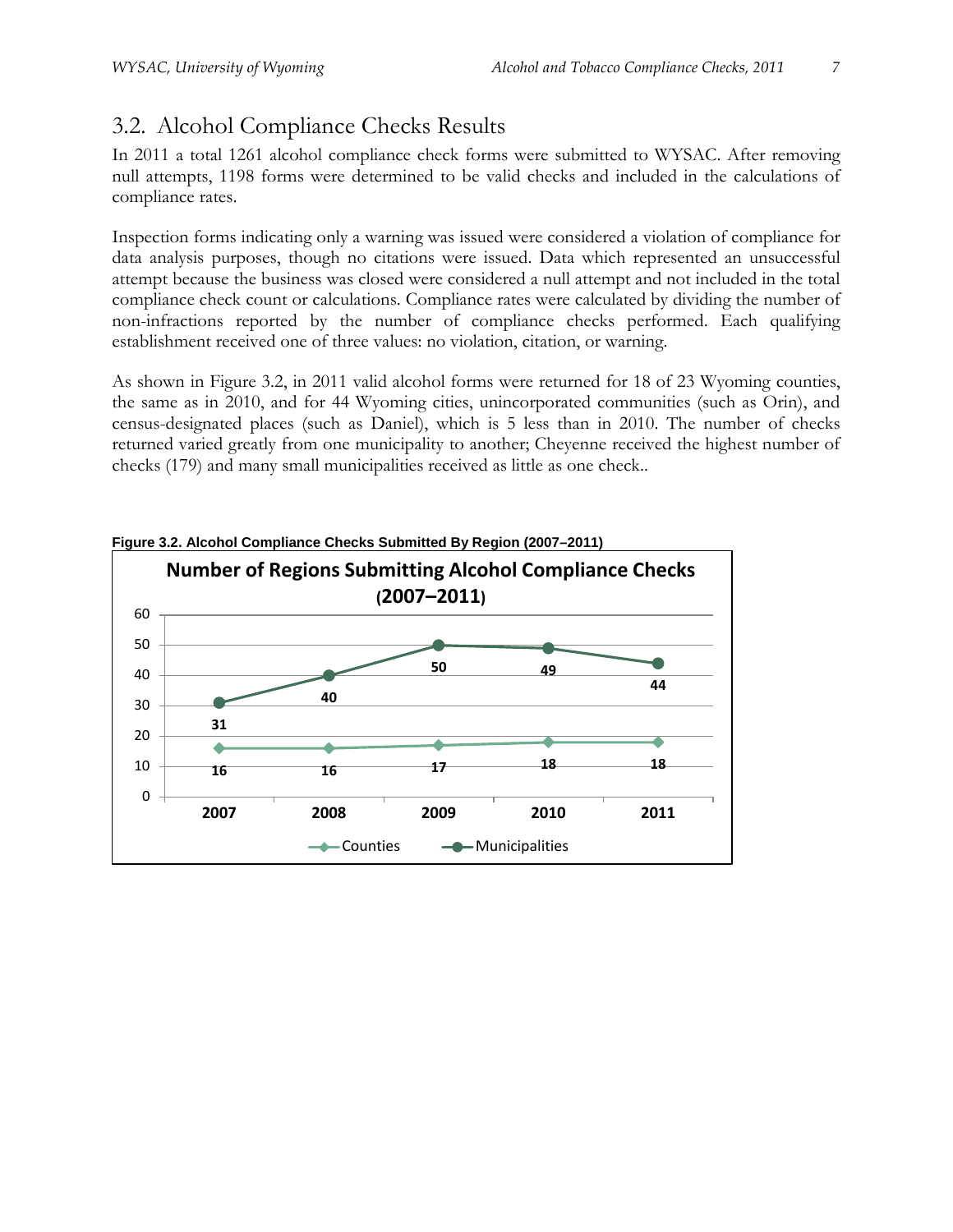Following are the results from the alcohol compliance checks performed in 2011. Compliance rates are presented first by county (Table 3.1), then by municipality (Table 3.2). In the county table, the name of each location is followed by a superscripted number which represents its relative ranking, with the highest compliance rate given a rank of one.

Overall alcohol compliance for all reporting counties and cities was 85.7%, an increase of less than one percentage point for the second year in a row<sup>2,[3](#page-7-1)</sup>. It should be noted that different municipalities have submitted checks each year, so this comparison should not be considered representative of the "statewide compliance rate" but rather a comparison of the overall compliance rates for those municipalities that submitted forms.

Results by county, presented in Table 3.1, indicate that Goshen County had the highest alcohol compliance rate at 94.6%, followed closely by Johnson County (94.4%). Other counties with rates 90% and above were Albany (93.9%), Park (93.4%), and Sublette (90.0%). The majority of counties had compliance rates between 80% and 90%: Teton (88.3%), Laramie (88.3%), Campbell (86.1%), Sweetwater (85.6%), Uinta (85.0%), Hot Springs (83.3%), Natrona (83.2%), Sheridan (82.7%), Lincoln (82.1%) and Fremont (80.4%). The remaining three counties that returned valid forms were between 70% and 79.9%: Carbon (77.1%), Converse (74.1%), and Washakie (71.4%). In 2010, the two counties (Campbell and Carbon) that had compliance rates below 70% both experienced an increase in their compliance rate. It should be noted that Lincoln County returned 32 forms for businesses that were closed or no longer sold alcohol, a number substantially higher than all other counties.

Table 3.2 displays the alcohol compliance rates and infractions for municipalities listed alphabetically and Table 3.3 summarizes municipalities in groups of decreasing compliancy. Eleven municipalities (Bar Nunn, Big Piney, Bondurant, Boulder, Daniel, Green River, Kinnear, LaBarge, Orin, Pavillion) had a 100% compliance rate. Three municipalities (Alcova, Midwest, Hiland) had rates of 50.0% or lower. Many of these municipalities had very small sample sizes (5 or less) which are more likely to result in extreme rates (100% or 0%). Four municipalities returned forms none of which were valid: Cokeville, Esterbrook, Opal, and Star Valley Ranch.

<span id="page-7-0"></span><sup>&</sup>lt;sup>2</sup> WYSAC (2009) Wyoming Alcohol and Tobacco Compliance Checks, 2009, by Holder, W. T. (WYSAC Technical Report No. SRC-914). Laramie, WY: Wyoming Survey & Analysis Center, University of Wyoming.

<span id="page-7-1"></span><sup>&</sup>lt;sup>3</sup> WYSAC (2010) *Wyoming Alcohol and Tobacco Compliance Checks, 2010,* by Holder, W. T. (WYSAC Technical Report No. SRC-1020). Laramie, WY: Wyoming Survey & Analysis Center, University of Wyoming.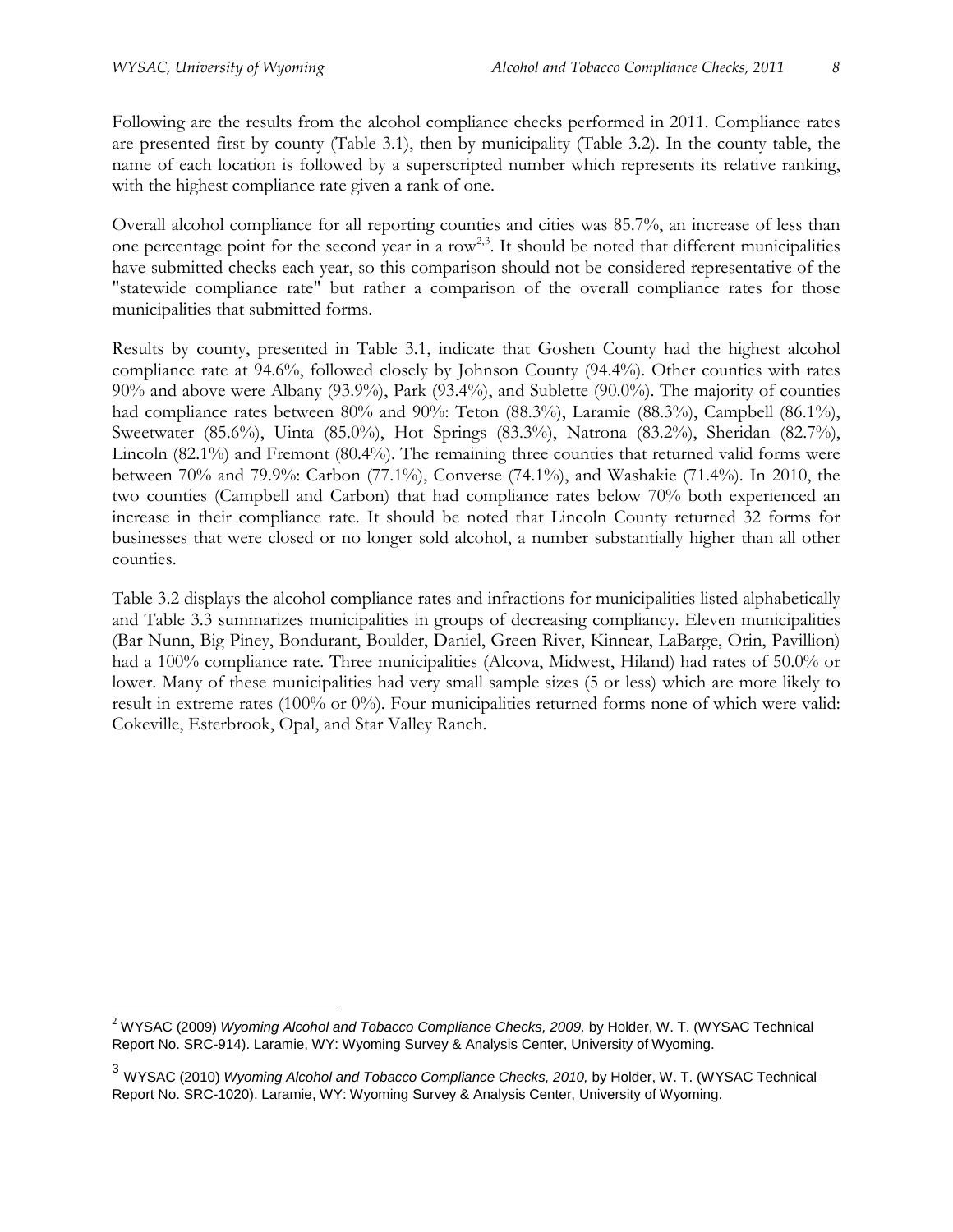|                           | Valid<br>Alcohol            |                                      | Prohibited                       | Prohibited              | <b>Closed or</b>                |                    |
|---------------------------|-----------------------------|--------------------------------------|----------------------------------|-------------------------|---------------------------------|--------------------|
| County                    | Compliance<br><b>Checks</b> | N <sub>o</sub><br><b>Infractions</b> | <b>Sales</b><br><b>Violation</b> | <b>Sales</b><br>Warning | <b>Does Not</b><br>Sell Alcohol | Compliance<br>Rate |
| Albany <sup>3</sup>       | 49                          | 46                                   | 3                                | $\pmb{0}$               | $\mathbf 0$                     | 93.9%              |
| Campbell <sup>8</sup>     | 79                          | 68                                   | 11                               | $\mathbf 0$             | $\mathbf 0$                     | 86.1%              |
| Carbon $^{16}$            | 35                          | 27                                   | 8                                | $\pmb{0}$               | $\mathbf 0$                     | 77.1%              |
| Converse <sup>17</sup>    | 54                          | 40                                   | 14                               | $\boldsymbol{0}$        | 9                               | 74.1%              |
| Fremont <sup>15</sup>     | 92                          | 74                                   | 16                               | $\overline{2}$          | $\overline{0}$                  | 80.4%              |
| Goshen <sup>1</sup>       | 37                          | 35                                   | $\mathbf{1}$                     | $\mathbf{1}$            | $\overline{4}$                  | 94.6%              |
| Hot Springs <sup>11</sup> | 12                          | 10                                   | $\overline{2}$                   | $\pmb{0}$               | $\mathbf 0$                     | 83.3%              |
| Johnson <sup>2</sup>      | 36                          | 34                                   | $\overline{2}$                   | $\boldsymbol{0}$        | $\pmb{0}$                       | 94.4%              |
| Laramie $^{76}$           | 179                         | 158                                  | 18                               | 3                       | $\mathbf 0$                     | 88.3%              |
| Lincoln <sup>14</sup>     | 56                          | 46                                   | 10                               | $\mathbf 0$             | 32                              | 82.1%              |
| Natrona <sup>12</sup>     | 137                         | 114                                  | 22                               | $\mathbf{1}$            | $\mathbf{1}$                    | 83.2%              |
| Park <sup>4</sup>         | 76                          | 71                                   | 5                                | $\pmb{0}$               | $\mathbf 0$                     | 93.4%              |
| Sheridan <sup>13</sup>    | 81                          | 67                                   | 14                               | $\pmb{0}$               | 3                               | 82.7%              |
| Sublette <sup>5</sup>     | 20                          | 18                                   | $\overline{2}$                   | $\mathbf 0$             | 8                               | 90.0%              |
| Sweetwater <sup>9</sup>   | 111                         | 95                                   | 16                               | $\pmb{0}$               | $\mathbf{1}$                    | 85.6%              |
| Teton $^{76}$             | 77                          | 68                                   | $\overline{2}$                   | $\overline{7}$          | $\overline{2}$                  | 88.3%              |
| Uinta <sup>10</sup>       | 60                          | 51                                   | 9                                | $\pmb{0}$               | 3                               | 85.0%              |
| Washakie <sup>18</sup>    | $\overline{7}$              | 5                                    | $\overline{2}$                   | $\pmb{0}$               | $\boldsymbol{0}$                | 71.4%              |
| <b>Total</b>              | 1198                        | 1027                                 | 157                              | 14                      | 63                              | 85.7%              |

#### <span id="page-8-0"></span>**Table 3.1. Alcohol Compliance Rate and Number of Violations by County (2011)**

\* The name of each location is followed by a superscripted number which represents its relative ranking, with the highest compliance rate given a rank of one.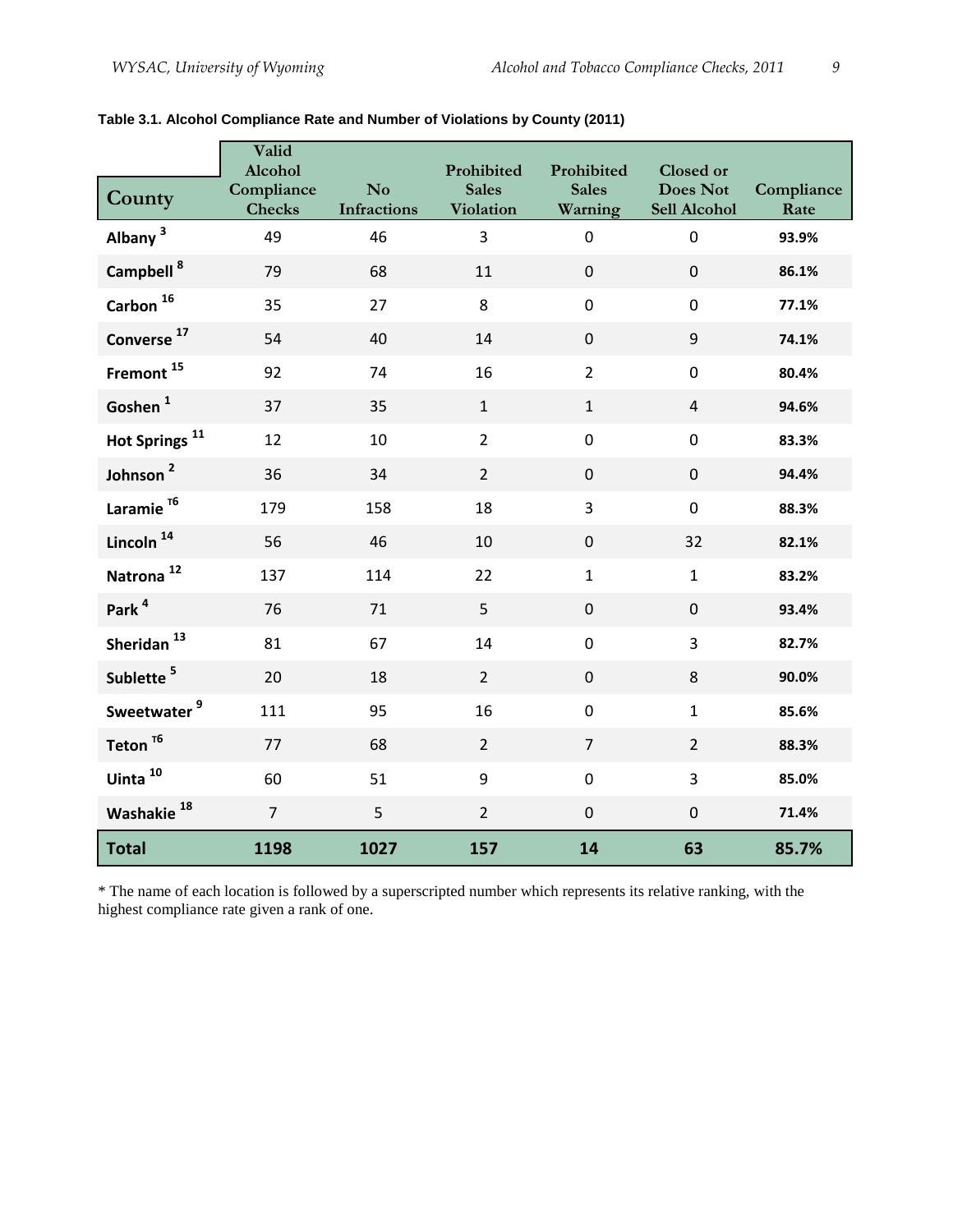#### <span id="page-9-0"></span>**Table 3.2. Alcohol Compliance Rate and Number of Violations by Municipality (2011)**

|                    |                          | Valid                   |                        |                            |                            |                         |            |
|--------------------|--------------------------|-------------------------|------------------------|----------------------------|----------------------------|-------------------------|------------|
|                    |                          | Alcohol<br>Compliance   | $\mathbf{N}\mathbf{o}$ | Prohibited<br><b>Sales</b> | Prohibited<br><b>Sales</b> | Closed or<br>Does Not   | Compliance |
| County             | Municipality             | <b>Checks</b>           | Infractions            | <b>Violation</b>           | Warning                    | Sell Alcohol            | Rate       |
| Lincoln            | <b>Afton</b>             | 18                      | 16                     | 2                          | 0                          | $\overline{2}$          | 88.9%      |
| Natrona            | Alcova                   | $\overline{\mathbf{4}}$ | $\overline{2}$         | $\overline{2}$             | 0                          | $\pmb{0}$               | 50.0%      |
| Lincoln            | <b>Alpine</b>            | 13                      | 8                      | 5                          | 0                          | $\overline{7}$          | 61.5%      |
| Natrona            | <b>Bar Nunn</b>          | $\overline{2}$          | $\overline{2}$         | $\boldsymbol{0}$           | 0                          | 0                       | 100.0%     |
| Sublette           | <b>Big Piney</b>         | $\overline{2}$          | $\overline{2}$         | $\boldsymbol{0}$           | 0                          | 1                       | 100.0%     |
| Sublette           | <b>Bondurant</b>         | $\mathbf{1}$            | $\mathbf{1}$           | $\boldsymbol{0}$           | $\pmb{0}$                  | $\mathbf{1}$            | 100.0%     |
| Sublette           | <b>Boulder</b>           | $\mathbf{1}$            | $\mathbf{1}$           | $\boldsymbol{0}$           | 0                          | 0                       | 100.0%     |
| Johnson            | <b>Buffalo</b>           | 36                      | 34                     | $\overline{2}$             | 0                          | 0                       | 94.4%      |
| Natrona            | Casper                   | 105                     | 90                     | 14                         | $\mathbf{1}$               | 0                       | 85.7%      |
| Laramie            | Cheyenne                 | 179                     | 158                    | 18                         | 3                          | $\mathbf 0$             | 88.3%      |
| Park               | Cody                     | 47                      | 43                     | 4                          | $\mathbf 0$                | 0                       | 91.5%      |
| Lincoln            | <b>Cokeville</b>         | $\pmb{0}$               | n/a                    | n/a                        | n/a                        | $\mathbf{1}$            | n/a        |
| Sublette           | <b>Daniel</b>            | $\mathbf{1}$            | 1                      | $\mathbf 0$                | $\pmb{0}$                  | 0                       | 100.0%     |
| Lincoln            | <b>Diamondville</b>      | $\overline{4}$          | 3                      | $\mathbf{1}$               | 0                          | 4                       | 75.0%      |
| Converse           | <b>Douglas</b>           | 37                      | 28                     | 9                          | 0                          | 4                       | 75.7%      |
| Fremont            | <b>Dubois</b>            | 14                      | 13                     | $\mathbf{1}$               | 0                          | 0                       | 92.9%      |
| Natrona            | Edgerton                 | 5                       | 4                      | $\mathbf{1}$               | 0                          | 0                       | 80.0%      |
| Converse           | <b>Esterbrook</b>        | $\boldsymbol{0}$        | n/a                    | n/a                        | n/a                        | 4                       | n/a        |
| Uinta              | Evanston                 | 60                      | 51                     | 9                          | 0                          | 3                       | 85.0%      |
| Natrona            | <b>Evansville</b>        | 16                      | 14                     | $\overline{2}$             | 0                          | $\mathbf 1$             | 87.5%      |
| Campbell           | Gillette                 | 79                      | 68                     | 11                         | 0                          | 0                       | 86.1%      |
| Converse           | Glenrock                 | 16                      | 11                     | 5                          | 0                          | $\mathbf{1}$            | 68.8%      |
| Sweetwater         | <b>Green River</b>       | 26                      | 26                     | 0                          | 0                          | 0                       | 100.0%     |
| Natrona            | <b>Hiland</b>            | $\mathbf 1$             | $\pmb{0}$              | $\mathbf 1$                | 0                          | $\overline{0}$          | 0.0%       |
| Fremont            | Hudson                   | 9                       | 8                      | 0                          | $\mathbf{1}$               | $\mathbf 0$             | 88.9%      |
| Teton              | Jackson                  | 77                      | 68                     | $\overline{2}$             | $\overline{7}$             | $\overline{2}$          | 88.3%      |
| Lincoln            | <b>Kemmerer</b>          | 14                      | 13                     | $\mathbf{1}$               | 0                          | 11                      | 92.9%      |
| Fremont            | Kinnear                  | 5                       | 5                      | $\boldsymbol{0}$           | 0                          | 0                       | 100.0%     |
| Lincoln            | LaBarge                  | $\mathbf{1}$            | $\mathbf{1}$           | 0                          | 0                          | 3                       | 100.0%     |
| Fremont            | Lander                   | 33                      | 22                     | 11                         | 0                          | 0                       | 66.7%      |
| Albany             | Laramie                  | 49                      | 46                     | 3                          | 0                          | 0                       | 93.9%      |
| Sublette           | <b>Marbleton</b>         | 3                       | $\overline{2}$         | $\mathbf 1$                | 0                          | $\mathbf 1$             | 66.7%      |
| Natrona            | <b>Midwest</b>           | 4                       | 2                      | 2                          | 0                          | 0                       | 50.0%      |
| Lincoln            | Opal                     | $\pmb{0}$               | n/a                    | n/a                        | n/a                        | $\overline{2}$          | n/a        |
| Converse           | Orin                     | $\mathbf{1}$            | 1                      | 0                          | 0                          | 0                       | 100.0%     |
| Fremont            | <b>Pavillion</b>         | 5                       | 5                      | $\boldsymbol{0}$           | $\pmb{0}$                  | $\pmb{0}$               | 100.0%     |
| Sublette           | Pinedale                 | 12                      | 11                     | 1                          | 0                          | 5                       | 91.7%      |
| Park               | <b>Powell</b>            | 29                      | 28                     | $\mathbf{1}$               | 0                          | $\pmb{0}$               | 96.6%      |
| Carbon             | <b>Rawlins</b>           | 35                      | 27                     | $\,8\,$                    | 0                          | $\pmb{0}$               | 77.1%      |
| Fremont            | Riverton                 | 19                      | 15                     | 4                          | $\mathbf 0$                | $\pmb{0}$               | 78.9%      |
| Sweetwater         | <b>Rock Springs</b>      | 85                      | 69                     | 16                         | 0                          | $\mathbf{1}$            | 81.2%      |
| Sheridan           | Sheridan                 | 81                      | 67                     | 14                         | $\mathbf 0$                | $\overline{3}$          | 82.7%      |
| Fremont            | Shoshoni                 | $\overline{7}$          | $\boldsymbol{6}$       | $\mathbf 0$                | $\mathbf{1}$               | $\pmb{0}$               | 85.7%      |
| Lincoln            | <b>Star Valley Ranch</b> | $\pmb{0}$               | n/a                    | n/a                        | n/a                        | $\overline{2}$          | n/a        |
| Thayne             | <b>Thayne</b>            | 6                       | 5                      | 1                          | 0                          | 0                       | 83.3%      |
| <b>Hot Springs</b> | <b>Thermopolis</b>       | 12                      | 10                     | $\overline{2}$             | $\pmb{0}$                  | $\pmb{0}$               | 83.3%      |
| Goshen             | Torrington               | 37                      | 35                     | $\mathbf{1}$               | $\mathbf{1}$               | $\overline{\mathbf{4}}$ | 94.6%      |
| Washakie           | Worland                  | $\overline{7}$          | 5                      | $\overline{2}$             | 0                          | $\pmb{0}$               | 71.4%      |
| <b>Total</b>       |                          | 1198                    | 1027                   | 157                        | 14                         | 63                      | 85.7%      |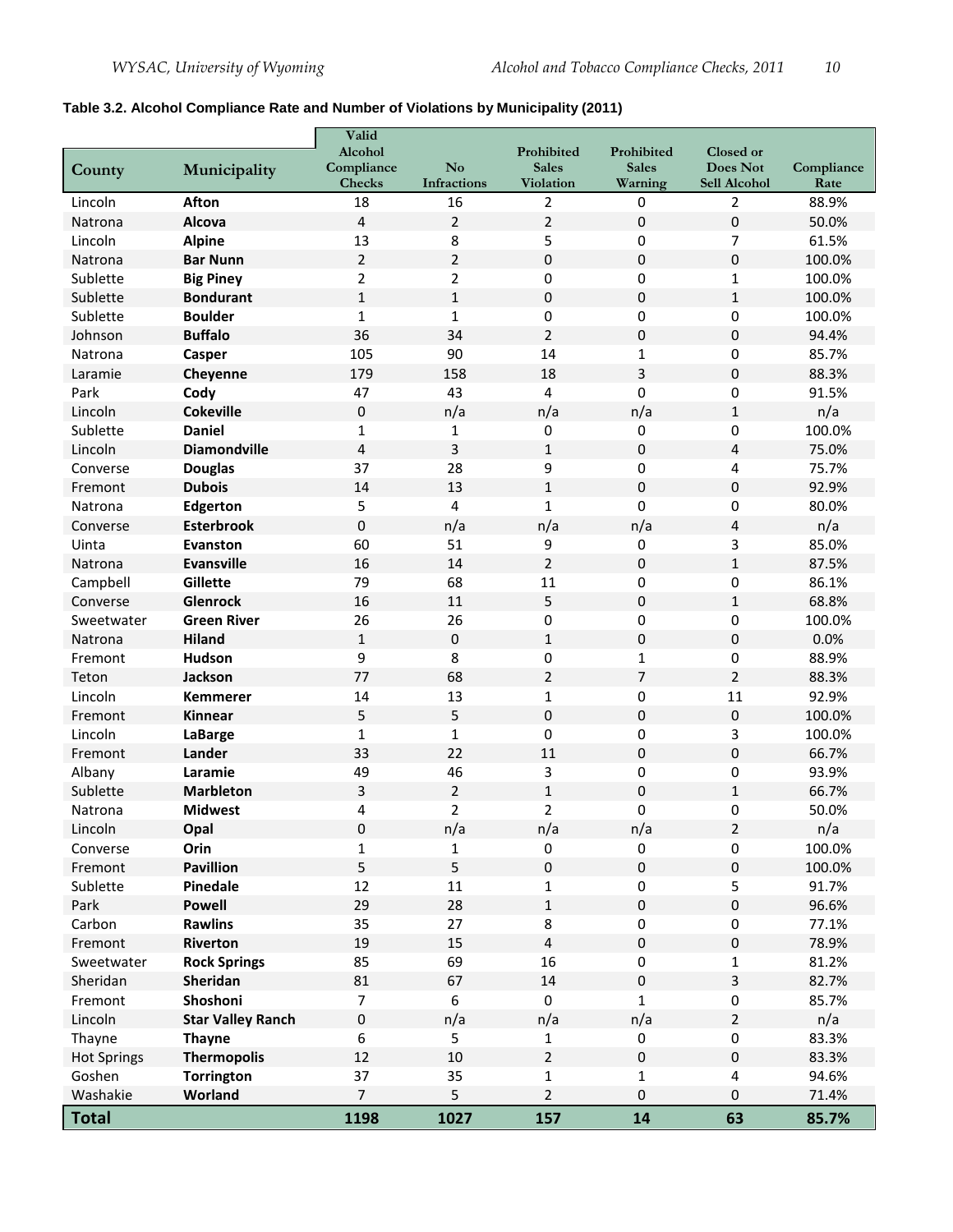#### <span id="page-10-0"></span>**Table 3.3. Summary of Alcohol Compliance Rates by Municipality (2011)**

## **Summary of Alcohol Compliance Rates by Municipality (2011)**

| 100%          |         | $99.9\% - 90.0\%$ |         | $89.9\% - 80.0\%$   | 79.9% - 70.0%  |         | $69.9\% - 60.0\%$ | $59.9\% - 50.0\%$ | 49.9% - 0.0% |
|---------------|---------|-------------------|---------|---------------------|----------------|---------|-------------------|-------------------|--------------|
| o Bar Nunn    |         | o Buffalo         |         | o Afton             | o Diamondville |         | o Alpine          | o Alcova          | O Hiland     |
| o Big Piney   |         | $\circ$ Cody      |         | o Casper            | o Douglas      |         | o Glenrock        | o Midwest         |              |
| o Bondurant   |         | o Dubois          |         | o Cheyenne          | o Rawlins      | $\circ$ | Lander            |                   |              |
| o Boulder     | $\circ$ | Kemmerer          |         | o Edgerton          | o Riverton     | $\circ$ | Marbleton         |                   |              |
| o Daniel      |         | o Laramie         |         | o Evanston          | o Worland      |         |                   |                   |              |
| o Green River |         | o Pinedale        |         | o Evansville        |                |         |                   |                   |              |
| o Kinnear     |         | o Powell          |         | o Gillette          |                |         |                   |                   |              |
| o LaBarge     | $\circ$ | Torrington        |         | o Hudson            |                |         |                   |                   |              |
| o Orin        |         |                   | $\circ$ | Jackson             |                |         |                   |                   |              |
| o Pavillion   |         |                   | $\circ$ | <b>Rock Springs</b> |                |         |                   |                   |              |
|               |         |                   | $\circ$ | Sheridan            |                |         |                   |                   |              |
|               |         |                   | $\circ$ | Shoshoni            |                |         |                   |                   |              |
|               |         |                   | $\circ$ | Thayne              |                |         |                   |                   |              |
|               |         |                   | $\circ$ | Thermopolis         |                |         |                   |                   |              |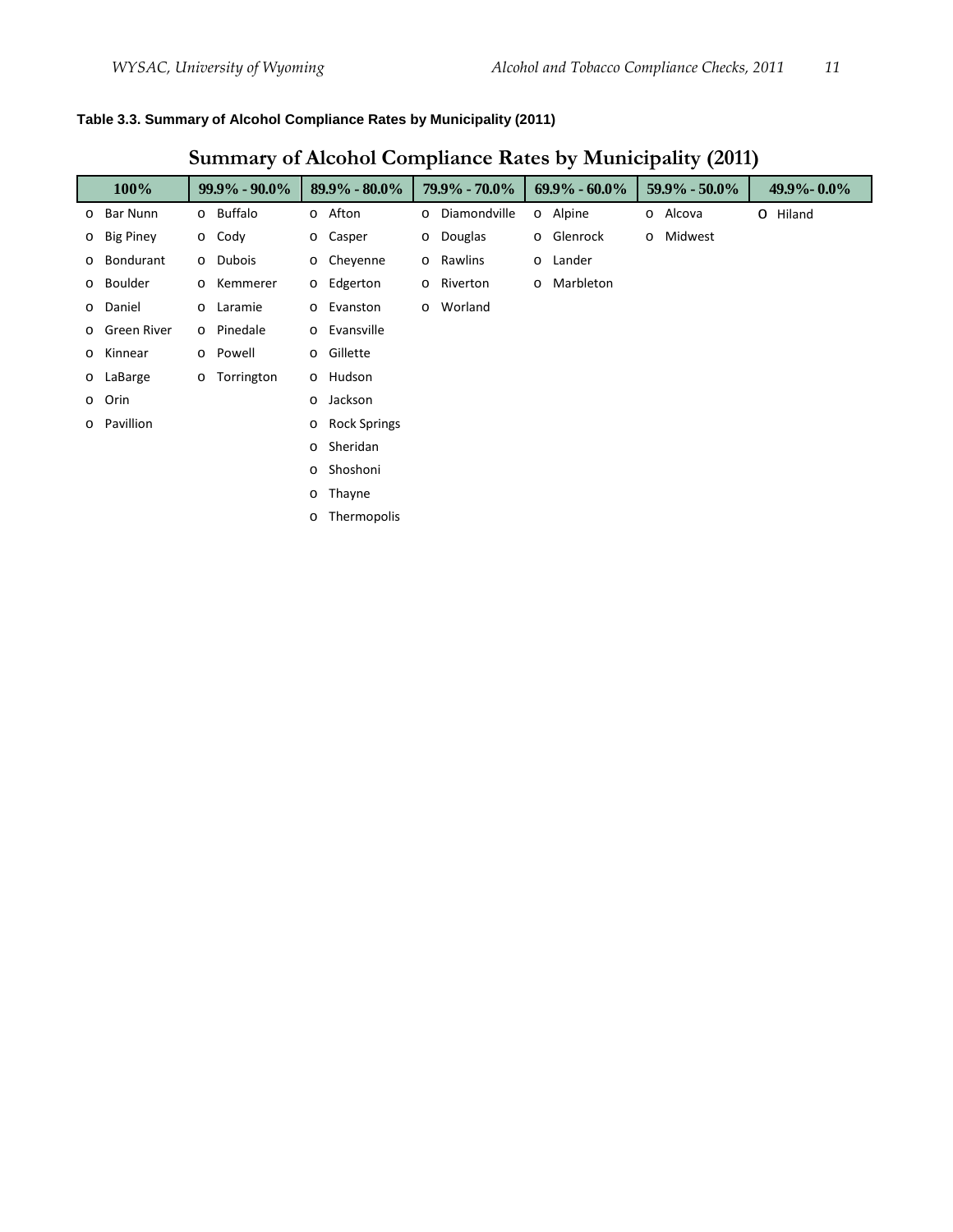## <span id="page-11-0"></span>3.3. Tobacco Compliance Checks Results

In total, 771 tobacco compliance checks were submitted to WYSAC and entered into a database. Following a drop in tobacco checks in 2010 (656) this number is more in line with previous years. After removal of null attempts, a total of 744 checks were included in the calculations and analysis.

Inspection forms indicating only a warning was issued were considered a violation of compliancy for data analysis purposes, though no citations were issued. Data which represented an unsuccessful attempt because the business was closed or no longer sells tobacco were considered a null attempt and not included in the total compliance check counts or calculations. Compliance rates were calculated by dividing the number of non-infractions reported by the number of compliance checks performed.

As shown in Figure 3.3 (below), tobacco forms were returned for 17 counties, the same as in 2009 and 2010, and 33 cities, a decrease of five from 2010. Annually there have been substantially fewer compliance checks completed for tobacco sales than for alcohol sales. Alcohol compliance checks were completed in 45 municipalities in 2010, and tobacco checks were completed only in 33. This difference of 12 locations across the state is noteworthy since more businesses sell tobacco than alcohol.



<span id="page-11-1"></span>**Figure 3.3. Number of Regions Submitting Tobacco Compliance Checks (2007–2011)**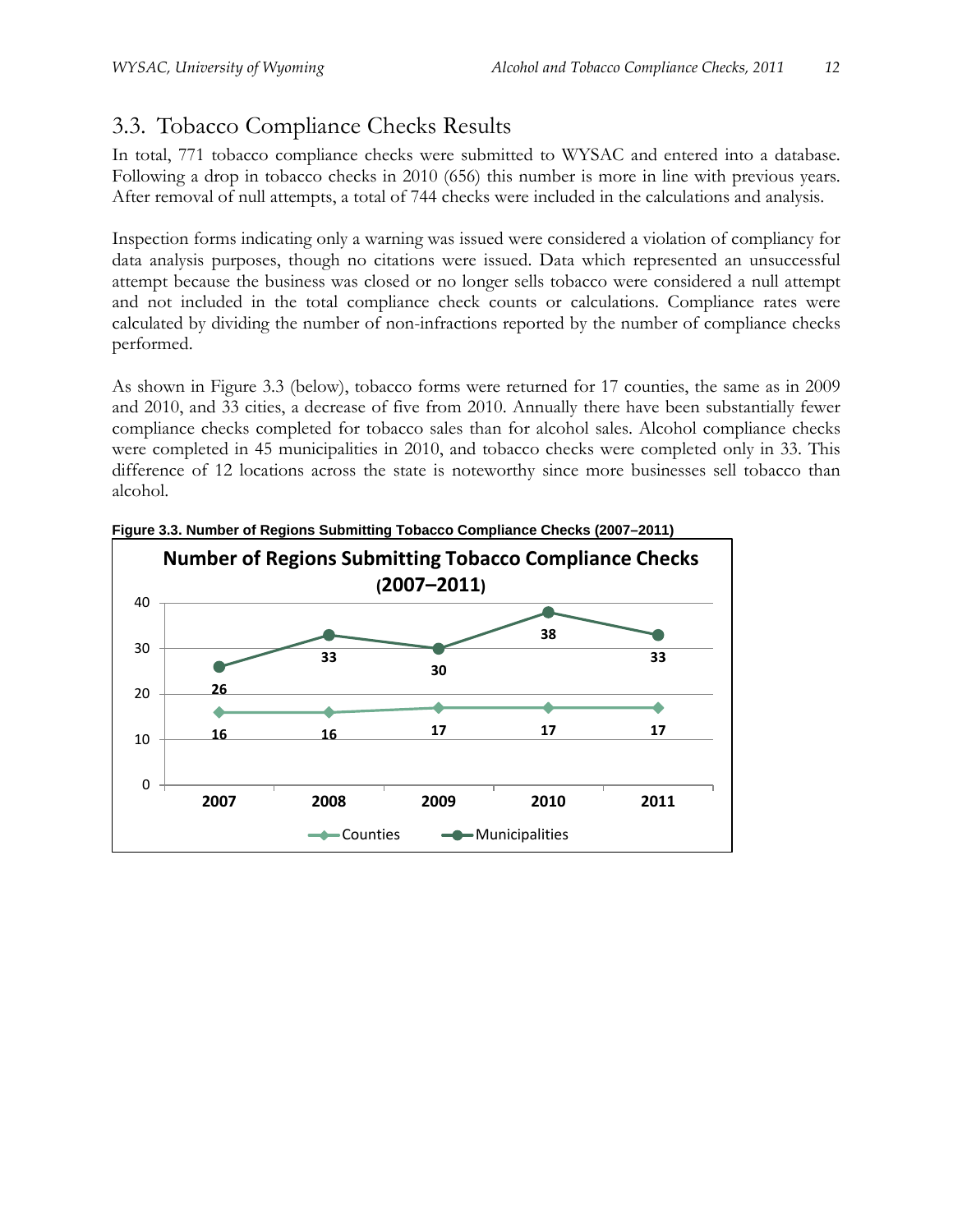Following are the results from the tobacco compliance checks performed in 2011. Compliance rates are presented first by county (Table 3.4), then by municipality (Table 3.5). In the county table, the name of each location is followed by a superscripted number which represents its relative ranking, with the highest compliance rate given a rank of one.

Overall tobacco compliance for all reporting counties and cities was 86.8%, a decrease of about 3 percentage points from 2010<sup>[4](#page-12-0)</sup>. It should be noted that different municipalities have submitted checks each year, so this comparison should not be considered representative of the "statewide compliance rate" but rather a comparison of the overall compliance rates for those municipalities that submitted forms.

Results by county, presented in Table 3.4, indicate that four counties, Hot Springs, Johnson, Lincoln and Washakie, had a perfect tobacco compliance rate of 100%. The counties of Goshen (94.9%), Fremont (94.3%), Natrona (93.2%), and Carbon (92.3%) all demonstrated compliance rates between 99.9% and 90.0%. Teton (89.6%), Laramie (86.5%), Uinta (86.1%), Albany (85.7%), Converse (84.0%) and Park (80.0%) counties had rates between 80% and 89.9%. Three counties had rates between 70% and 79.9%: Campbell (79.7%), Sweetwater (72.1%), and Sublette (70.8%).

Table 3.5 displays the compliance rates and infractions for all 33 municipalities that returned tobacco compliance checks, listed in alphabetical order. Table 3.6 presents the tobacco compliance rates for all municipalities organized into groups of decreasing compliancy. More than half of all municipalities (18) had perfect compliance rates: Afton, Alpine, Buffalo, Crowheart, Dubois, Etna, Evansville, Green River, Hudson, Kemmerer, Kinnear, Lander, Lingle, Pavillion, Shoshoni, Thayne, Thermopolis, Worland. No municipality had a tobacco compliance rate under 60%. It should be noted that for many of these municipalities there were very small sample sizes (5 or less) which are more likely to result in extreme rates (100% or 0%).

One buy attempt in both Green River and Glenrock was discarded from the dataset because the youth lied about his or her age to the clerk, which is a violation of procedure.

<span id="page-12-0"></span><sup>&</sup>lt;sup>4</sup> WYSAC (2010) *Wyoming Alcohol and Tobacco Compliance Checks, 2010,* by Holder, W. T. (WYSAC Technical Report No. SRC-1020). Laramie, WY: Wyoming Survey & Analysis Center, University of Wyoming.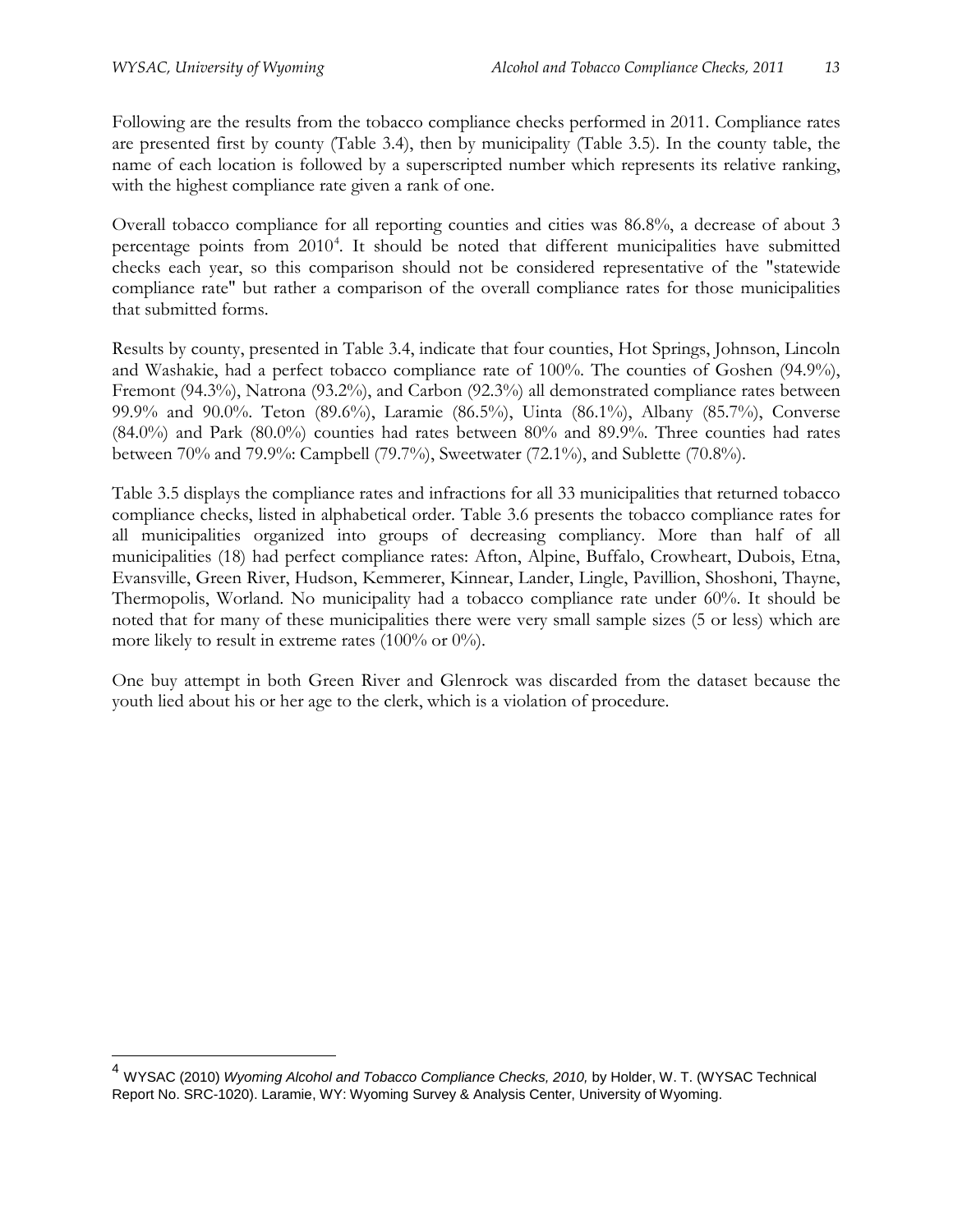|                           | Valid<br>Tobacco            |                               | Prohibited                       | Prohibited              | <b>Closed or</b><br><b>Does Not</b> |                    |
|---------------------------|-----------------------------|-------------------------------|----------------------------------|-------------------------|-------------------------------------|--------------------|
| County                    | Compliance<br><b>Checks</b> | N <sub>o</sub><br>Infractions | <b>Sales</b><br><b>Violation</b> | <b>Sales</b><br>Warning | <b>Sell</b><br>Tobacco              | Compliance<br>Rate |
| Albany <sup>12</sup>      | 70                          | 60                            | 9                                | $\mathbf{1}$            | $\mathbf{1}$                        | 85.7%              |
| Campbell <sup>15</sup>    | 69                          | 55                            | 14                               | $\mathbf 0$             | $\mathbf 0$                         | 79.7%              |
| Carbon <sup>8</sup>       | 13                          | 12                            | $\mathbf{1}$                     | $\boldsymbol{0}$        | $\mathbf 0$                         | 92.3%              |
| Converse <sup>13</sup>    | 25                          | 21                            | $\overline{4}$                   | $\mathbf 0$             | 5                                   | 84.0%              |
| Fremont <sup>6</sup>      | 70                          | 66                            | $\mathbf 0$                      | $\overline{4}$          | $\pmb{0}$                           | 94.3%              |
| Goshen <sup>5</sup>       | 39                          | 37                            | $\overline{2}$                   | $\overline{0}$          | $\mathbf{1}$                        | 94.9%              |
| Hot Springs <sup>11</sup> | $\overline{7}$              | $\overline{7}$                | $\mathbf 0$                      | $\mathbf 0$             | $\mathbf 0$                         | 100.0%             |
| Johnson <sup>11</sup>     | 14                          | 14                            | $\mathbf 0$                      | $\mathbf 0$             | $\mathbf{1}$                        | 100.0%             |
| Laramie <sup>10</sup>     | 96                          | 83                            | 12                               | $\mathbf{1}$            | $\pmb{0}$                           | 86.5%              |
| Lincoln $^{71}$           | 31                          | 31                            | $\pmb{0}$                        | $\pmb{0}$               | 10                                  | 100.0%             |
| Natrona <sup>7</sup>      | 59                          | 55                            | $\overline{\mathbf{4}}$          | $\boldsymbol{0}$        | $\mathbf 0$                         | 93.2%              |
| Park <sup>14</sup>        | 45                          | 36                            | 9                                | $\mathbf 0$             | $\overline{0}$                      | 80.0%              |
| Sublette <sup>17</sup>    | 24                          | 17                            | $\overline{7}$                   | $\mathbf 0$             | $\overline{2}$                      | 70.8%              |
| Sweetwater <sup>16</sup>  | 61                          | 44                            | 17                               | $\mathbf 0$             | $\mathbf{1}$                        | 72.1%              |
| Teton <sup>9</sup>        | 77                          | 69                            | $\mathbf 0$                      | 8                       | $\overline{3}$                      | 89.6%              |
| Uinta <sup>11</sup>       | 36                          | 31                            | 5                                | $\mathbf 0$             | $\overline{2}$                      | 86.1%              |
| Washakie <sup>11</sup>    | 8                           | 8                             | $\mathbf 0$                      | $\mathbf 0$             | $\mathbf 0$                         | 100.0%             |
| <b>Total</b>              | 744                         | 646                           | 84                               | 14                      | 26                                  | 86.8%              |

<span id="page-13-0"></span>

| Table 3.4. Tobacco Compliance Rate and Number of Violations by County (2011) |  |  |  |  |  |
|------------------------------------------------------------------------------|--|--|--|--|--|
|------------------------------------------------------------------------------|--|--|--|--|--|

\* The name of each location is followed by a superscripted number which represents its relative ranking, with the highest compliance rate given a rank of one.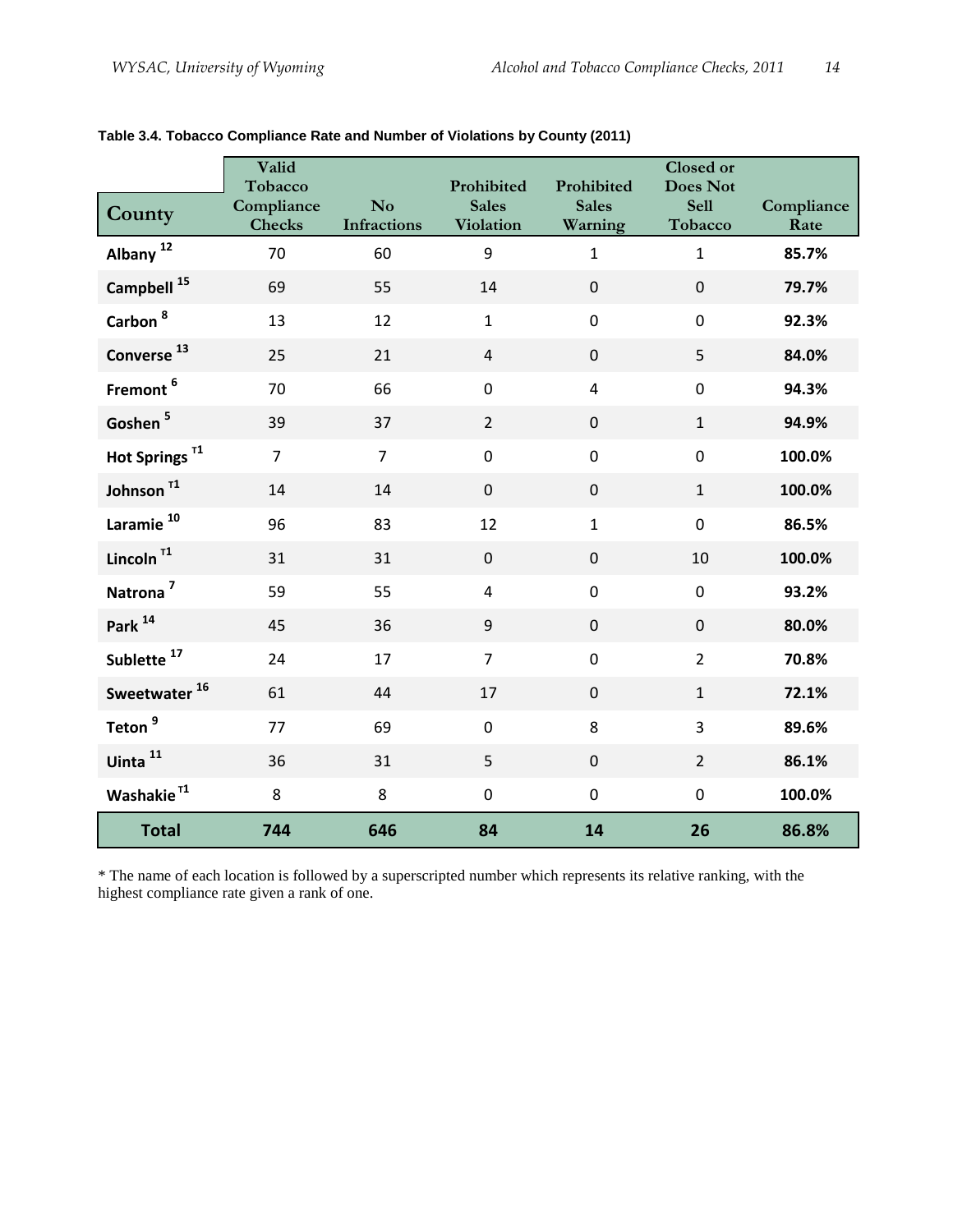#### <span id="page-14-0"></span>**Table 3.5. Tobacco Compliance Rate and Number of Violations by Municipality (2011)**

| County             | Municipality        | Valid<br>Tobacco<br>Compliance<br><b>Checks</b> | No<br>Infractions       | Prohibited<br><b>Sales</b><br><b>Violation</b> | Prohibited<br><b>Sales</b><br>Warning | Closed or<br>Does Not Sell<br>Tobacco | Compliance<br>Rate |
|--------------------|---------------------|-------------------------------------------------|-------------------------|------------------------------------------------|---------------------------------------|---------------------------------------|--------------------|
| Lincoln            | <b>Afton</b>        | 6                                               | 6                       | $\pmb{0}$                                      | 0                                     | $\mathbf 1$                           | 100.0%             |
| Lincoln            | <b>Alpine</b>       | 5                                               | 5                       | $\pmb{0}$                                      | 0                                     | $\overline{2}$                        | 100.0%             |
| Johnson            | <b>Buffalo</b>      | 14                                              | 14                      | $\pmb{0}$                                      | 0                                     | $\mathbf{1}$                          | 100.0%             |
| Natrona            | Casper              | 56                                              | 52                      | 4                                              | 0                                     | $\pmb{0}$                             | 92.9%              |
| Laramie            | Cheyenne            | 96                                              | 83                      | 12                                             | 1                                     | 0                                     | 86.5%              |
| Park               | Cody                | 33                                              | 27                      | 6                                              | 0                                     | $\pmb{0}$                             | 81.8%              |
| Fremont            | <b>Crowheart</b>    | $\overline{2}$                                  | $\overline{2}$          | $\pmb{0}$                                      | 0                                     | 0                                     | 100.0%             |
| Converse           | <b>Douglas</b>      | 21                                              | 18                      | $\overline{3}$                                 | 0                                     | 5                                     | 85.7%              |
| Fremont            | <b>Dubois</b>       | 10                                              | 10                      | 0                                              | 0                                     | 0                                     | 100.0%             |
| Lincoln            | Etna                | $\mathbf{1}$                                    | $\mathbf 1$             | $\mathbf 0$                                    | 0                                     | $\pmb{0}$                             | 100.0%             |
| Uinta              | Evanston            | 36                                              | 31                      | 5                                              | 0                                     | $\overline{2}$                        | 86.1%              |
| Natrona            | <b>Evansville</b>   | 3                                               | $\mathbf{3}$            | $\pmb{0}$                                      | 0                                     | $\pmb{0}$                             | 100.0%             |
| Campbell           | Gillette            | 69                                              | 55                      | 14                                             | 0                                     | 0                                     | 79.7%              |
| Converse           | Glenrock            | $\overline{a}$                                  | $\mathbf{3}$            | $\mathbf{1}$                                   | 0                                     | $\pmb{0}$                             | 75.0%              |
| Sweetwater         | <b>Green River</b>  | 17                                              | 17                      | $\pmb{0}$                                      | 0                                     | 0                                     | 100.0%             |
| Fremont            | Hudson              | $\mathbf{1}$                                    | $\mathbf 1$             | $\pmb{0}$                                      | 0                                     | $\pmb{0}$                             | 100.0%             |
| Teton              | Jackson             | 77                                              | 69                      | 0                                              | 8                                     | 3                                     | 89.6%              |
| Lincoln            | <b>Kemmerer</b>     | 15                                              | 15                      | $\mathbf 0$                                    | 0                                     | 6                                     | 100.0%             |
| Fremont            | Kinnear             | 4                                               | 4                       | $\pmb{0}$                                      | 0                                     | 0                                     | 100.0%             |
| Fremont            | Lander              | 30                                              | 30                      | $\pmb{0}$                                      | 0                                     | $\pmb{0}$                             | 100.0%             |
| Albany             | Laramie             | 70                                              | 60                      | 9                                              | 1                                     | $\mathbf{1}$                          | 85.7%              |
| Goshen             | Lingle              | 6                                               | 6                       | $\pmb{0}$                                      | 0                                     | $\pmb{0}$                             | 100.0%             |
| Fremont            | <b>Pavillion</b>    | $\overline{2}$                                  | $\overline{2}$          | $\pmb{0}$                                      | 0                                     | 0                                     | 100.0%             |
| Sublette           | Pinedale            | 24                                              | 17                      | 7                                              | $\boldsymbol{0}$                      | $\overline{2}$                        | 70.8%              |
| Park               | Powell              | 12                                              | 9                       | 3                                              | 0                                     | 0                                     | 75.0%              |
| Carbon             | <b>Rawlins</b>      | 13                                              | 12                      | $\mathbf{1}$                                   | $\boldsymbol{0}$                      | $\boldsymbol{0}$                      | 92.3%              |
| Fremont            | Riverton            | $17\,$                                          | 13                      | $\pmb{0}$                                      | 4                                     | 0                                     | 76.5%              |
| Sweetwater         | <b>Rock Springs</b> | 44                                              | 27                      | $17\,$                                         | $\pmb{0}$                             | $\mathbf 1$                           | 61.4%              |
| Fremont            | Shoshoni            | 4                                               | 4                       | 0                                              | 0                                     | 0                                     | 100.0%             |
| Lincoln            | <b>Thayne</b>       | $\overline{4}$                                  | $\overline{\mathbf{4}}$ | $\pmb{0}$                                      | $\pmb{0}$                             | $\mathbf{1}$                          | 100.0%             |
| <b>Hot Springs</b> | <b>Thermopolis</b>  | $\overline{7}$                                  | $\overline{7}$          | $\pmb{0}$                                      | 0                                     | 0                                     | 100.0%             |
| Goshen             | <b>Torrington</b>   | 33                                              | 31                      | $\overline{2}$                                 | $\pmb{0}$                             | $1\,$                                 | 93.9%              |
| Washakie           | Worland             | 8                                               | 8                       | 0                                              | 0                                     | $\pmb{0}$                             | 100.0%             |
| <b>Total</b>       |                     | 744                                             | 646                     | 84                                             | 14                                    | 26                                    | 86.8%              |